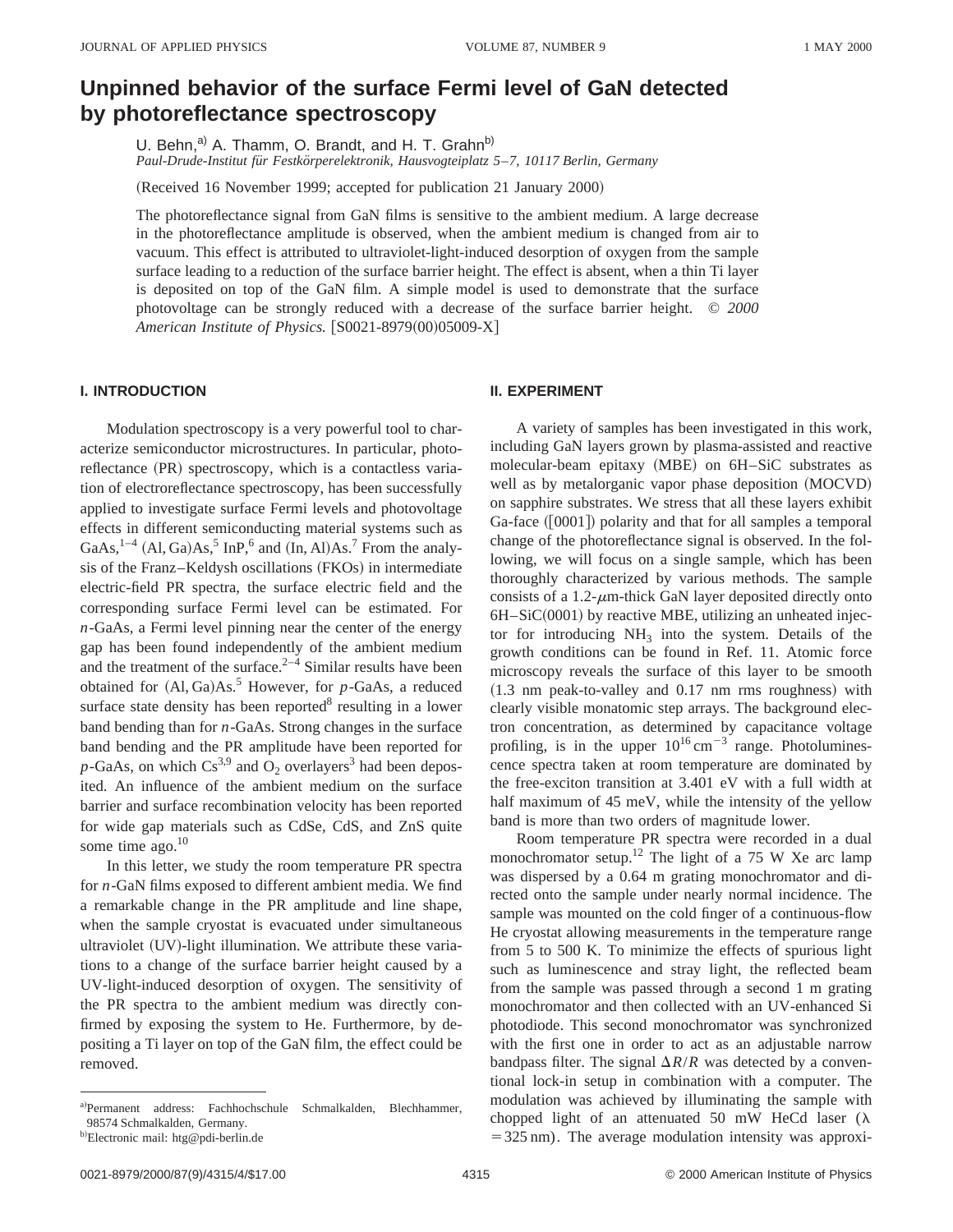

FIG. 1. Photoreflectance spectra of the GaN film measured at different times as indicated after starting the evacuation of the cryostat at 300 K. For a better comparison, the amplitude of all spectra has been normalized to the spectrum taken without evacuation  $(0 \text{ min})$ .

mately  $3 \text{ mW cm}^{-2}$ . For the photoluminescence (PL) measurements, we employed the same set-up using a liquid  $N<sub>2</sub>$ -cooled charge-coupled-device array as the detector. The excitation conditions were exactly the same as in the PR measurements. For the experiments with additional UV illumination, the laser beam was divided in two parts by an adjustable beam splitter. One portion was modulated providing the pump beam, while the other unchopped portion yielded the additional UV illumination.

#### **III. RESULTS AND DISCUSSION**

In all investigated GaN samples, we found that the PR spectra are strongly influenced by the ambient medium. A typical example for a single sample is shown in Fig. 1, where several spectra recorded at different times after starting the evacuation of the cryostat are displayed. During this evacuation, the ambient medium changes from air to vacuum. Figure 1 clearly shows that the main effect of the evacuation is a decrease of the PR amplitude by a factor of as much as 4 accompanied by a small shift of the main peak near 3.4 eV to higher energies. At the same time, the full width at half maximum of the main minimum is decreased from 22 to 18 meV. We believe that the observed line shapes shown in Fig. 1 are Franz–Keldysh like, but with a significant influence of the electron-hole interaction, i.e., excitonic effects. Firstprinciple calculations of Blossey13 and Heesel *et al.*<sup>14</sup> have shown that the inclusion of the electron-hole interaction into the Franz–Keldysh theory of electromodulation spectra mainly results in an enhancement of the near-band-gap minimum and an energy shift of the FKOs. We attribute the dominant minimum near  $3.4$  eV (same spectral position as PL line maximum) to a superposition of the A and B exciton, which are not spectrally resolved in our PR spectra. The small shoulder at about 3.425 eV is probably due to a contribution from the C exciton. At higher energies (*E*  $>$ 3.44 eV), two Franz–Keldysh-like oscillations are observable. However, they are strongly damped due to an inhomogeneity of the electric field in the space-charge layer caused by the residual doping of the sample. A quantitative analysis of the surface electric field using only two FKOs does not seem to be practicable, but it is well known that the energy axis of intermediate field PR spectra and therefore the posi-



FIG. 2. (a) PR amplitude and (b) integrated photoluminescence intensity as a function of evacuation time of the cryostat without and with additional unmodulated UV illumination for the same sample as in Fig. 1 measured at 300 K.

tion of FKOs in relation to the gap energy scales as  $F^{2/3}$ , <sup>15</sup> where *F* denotes the surface electric field. From the fact that the FKOs move closer towards the main peak and that the FWHM of the main peak decreases, when the cryostat is evacuated, we conclude that the surface electric field is reduced. Within the Schottky model, this decrease results in a reduced surface barrier  $V_B$  and consequently in a reduced surface Fermi level  $eV_F$  as defined by  $V_B = V_F - V_F^{\text{bulk}}$ , where the reference energy is the conduction band edge.

An important factor determining the time dependence of the PR spectra during evacuation is the intensity of the UV illumination caused by the pump and probe light. In Fig.  $2(a)$ , the development of the signal strength of the main minimum near 3.4 eV is shown as a function of evacuation time without (open circles) and with (solid squares) additional unmodulated UV illumination. During the first 200 s of the evacuation, the signal strength of the minimum decays much faster with than without any additional UV illumination. At the same time, the integrated intensity of the nearband-gap PL increases with increasing evacuation time as shown in Fig.  $2(b)$  so that the PL signal exhibits the opposite behavior as the PR signal. The observed increase of the PL signal during the evacuation of the cryostat can be attributed to the decrease of the surface band bending or of the velocity of nonradiative surface recombination, which competes with radiative recombination channels as observed in the PL signal.

To confirm the sensitivity of the PR spectra of GaN films to the ambient medium, we measured PR spectra exposing the sample to different media. The results are shown in Fig.  $3(a)$  for air, He, and vacuum. First, the spectrum for the GaN/vacuum surface was measured after evacuating the cryostat for approximately 1 h under additional UV illumination  $(P=10 \text{ mW})$ . Second, the cryostat was filled with He gas  $(p=1 \text{ bar})$ , and subsequently the PR spectrum labeled GaN/He was recorded. Finally, the cryostat was filled with air  $(p=1 \text{ bar})$ , and the PR spectrum labeled GaN/air was measured. Note that the spectrum for the GaN/air surface is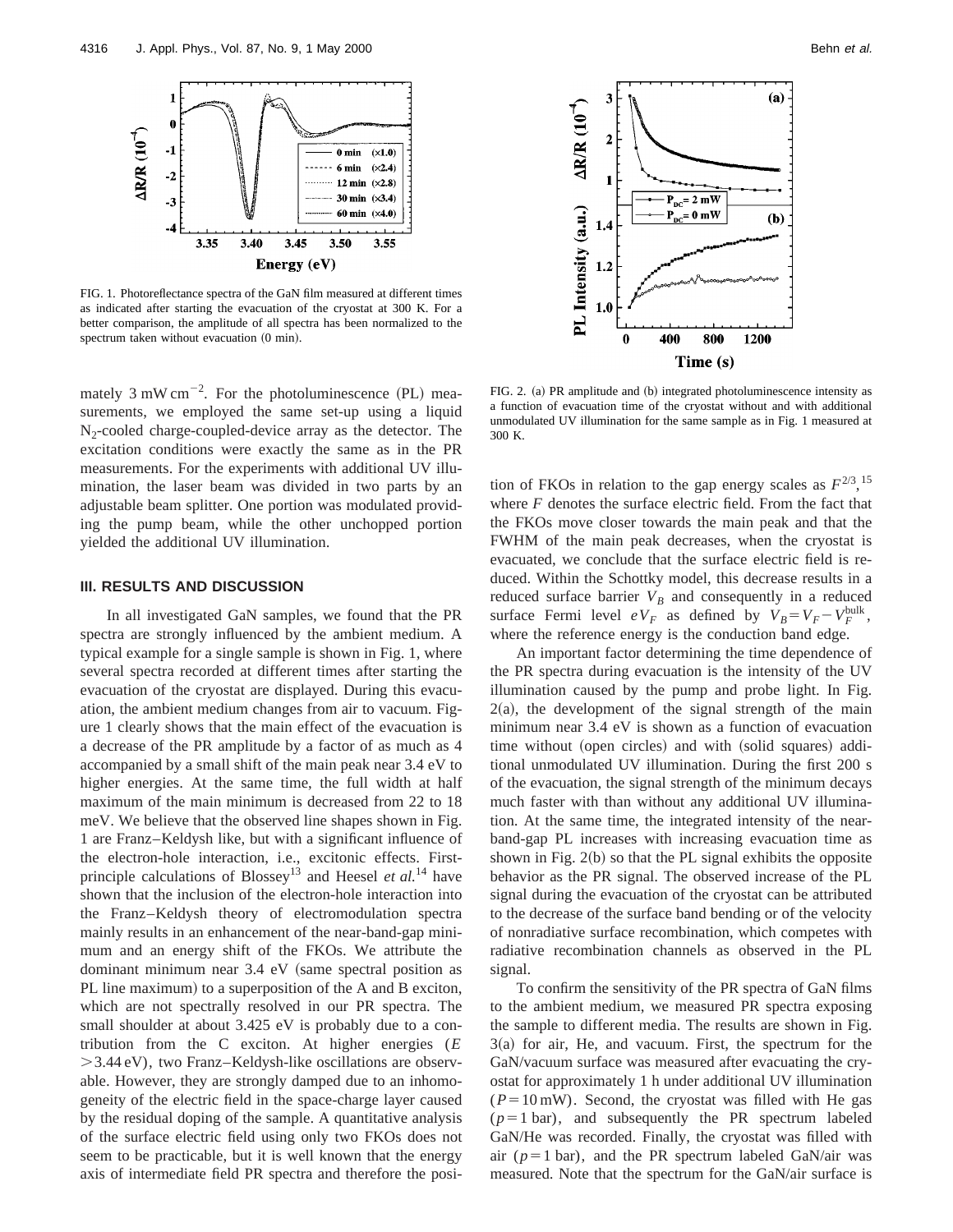

FIG. 3. PR spectra for different ambient media on the same sample as in Fig. 1 as indicated  $(a)$  and for the sample with a 7 nm Ti layer measured at different evacuation times as indicated with additional UV illumination (b) at 300 K.

the same as the spectrum shown in Fig. 1 recorded before any evacuation, i.e., the process is reversible. The spectrum of the GaN/He surface is clearly different from the one of the GaN/vacuum surface, but its signal is still much smaller than the one for the GaN/air surface. We believe that the change from the GaN/vacuum to the GaN/He surface is due to residual oxygen, which entered the cryostat, when it was flushed with He gas. In order to obtain further information, we deposited a semitransparent Ti overlayer of 7 nm thickness on top of the already investigated GaN film. The resulting PR spectra are shown in Fig.  $3(b)$ . The Ti layer passivates the surface and almost completely removes the influence of adsorbates, since hardly any changes in the PR amplitude and linewidth are observed with increasing evacuation time [cf. Fig.  $3(b)$ ]. However, the PR signal is strongly reduced (by a factor of about 15) and the line shape significantly changed in comparison to the PR spectra of GaN films without any Ti layer. The reduction of the PR amplitude has probably two reasons. First, a considerable part of the reflected light is unmodulated and originates from the Ti/air surface reducing the signal  $\Delta R/R$ . Second, the density of surface and interface states as well as their energies are different, which could result in a lower band bending accompanied by a reduction of the PR aplitude as observed in the spectra for GaN films without a Ti overlayer. Since no FKOs could be identified in the spectra with the Ti overlayer, no conclusion about the surface electric field can be drawn.

We attribute the observed changes in the PR spectra during the evacuation of the cryostat to an UV-light-induced desorption of oxygen from the sample surface. As shown in Fig. 2, the typical time scale of this process is of the order of several hundred seconds, whereas the reverse process, i.e., the adsorption of oxygen, is instantaneous on our time scale. After flushing the evacuated cryostat with air, the immediately recorded PR spectra consist of the typical GaN/air signal strength and line shape as shown in Figs. 1 and  $3(a)$ . Note that we observed the same effect in a number of differ-



FIG. 4. Surface photovoltage  $V_S$  as a function of surface Fermi voltage  $V_F$ calculated using Eq. (1) with the parameters  $A^* = 2.4 \times 10^5$  A(m K)<sup>-2</sup>, *B*  $=4.63\times10^{-5} \text{ K}^{-3/2}$ ,  $J_{PC} = 11.4 \text{ A m}^{-2}$ ,  $T = 300 \text{ K}$ , and  $\eta = 1$ .

ent GaN samples grown either by MBE or MOCVD using different growth conditions so that the quality of the investigated GaN films varied. In some cases, the change in line shape was more pronounced than the one shown in Fig. 1. The characteristic decay times as well as the final value of the PR amplitude varied from sample to sample, but the observed sensitivity to the ambient medium was always present. Obviously in samples with Ga-face  $([0001])$  polarity,  $V_F$  appears to be not strongly pinned. The desorption of oxygen from the surface changes the number of surface states and/or their energy resulting in a reduced  $V_B$ . This is apparent from the shift of the FKOs to lower energies as shown in Fig. 1.

The strong decrease of the PR amplitude seen in connection with the decrease of  $V_F$  can be explained within a transport model for the surface photovoltage  $V_S$  proposed by Yin *et al.*<sup>1,16</sup> Based on this model,  $V_S$  can be expressed as

$$
V_S = \frac{\eta k_B T}{e} \ln \left[ 1 + \frac{J_{PC}(1 + BT^{3/2})}{A^* T^2} \exp\left(\frac{eV_F}{k_B T}\right) \right],\tag{1}
$$

where  $\eta$  denotes an ideality factor,  $k_B$  Boltzmann's constant, *T* the sample temperature, *e* the elementary charge, *B*  $= (1/300v_0)\sqrt{k_B/(2\pi m^*)}, A^* = (m^* e k_B^2)/2\pi^2\hbar^3$  the modified Richardson constant,  $m^*$  the effective mass, and  $v_0$  the saturation velocity at room temperature.  $J_{PC}$  is the photoinduced current density, which is directly proportional to the optical pump intensity. Using Eq.  $(1)$ , the temperature dependence of the surface photovoltage for GaAs was successfully described in Ref. 1. For higher temperatures ( $T \ge 300$  K),  $V_S$ tends to zero. In Fig. 4,  $V_S$  is shown as a function of  $V_F$ for the parameters  $A^* = 2.4 \times 10^5 \text{ A} (\text{m K})^{-2}$ ,  $B = 4.63$  $\times 10^{-5}$  K<sup>-3/2</sup>,  $J_{PC}$ =11.4 A m<sup>-2</sup>, T=300 K, and  $\eta$ =1 using  $m^* = 0.2m_0$  and  $v_0 = 2.5 \times 10^5$  m/s.<sup>17</sup> For temperatures near 300 K,  $V_S$  depends strongly on  $V_F$  exhibiting a threshold-like behavior. For values of  $V<sub>S</sub>$  larger than the threshold value  $V_F^0$ ,  $V_S$  becomes linearly dependent on  $V_F$  as apparent from Eq. (1) with a slope of exactly one and a threshold value of  $V_F^0 = -(k_B T)/e \ln\left[\frac{J_{PC}(1 + BT^{3/2})}{A*T^2}\right] = 0.54$ . For values of  $V_F$  slightly above  $V_F^0$ , an increase of  $V_F$  from 0.6 to 0.8 V results in an increase of  $V<sub>S</sub>$  by a factor of 4.6. Since in the small modulation limit, the PR amplitude is directly proportional to the surface photovoltage, $^{18,19}$  a small reduction of  $V_F$  can significantly decrease the PR amplitude confirming